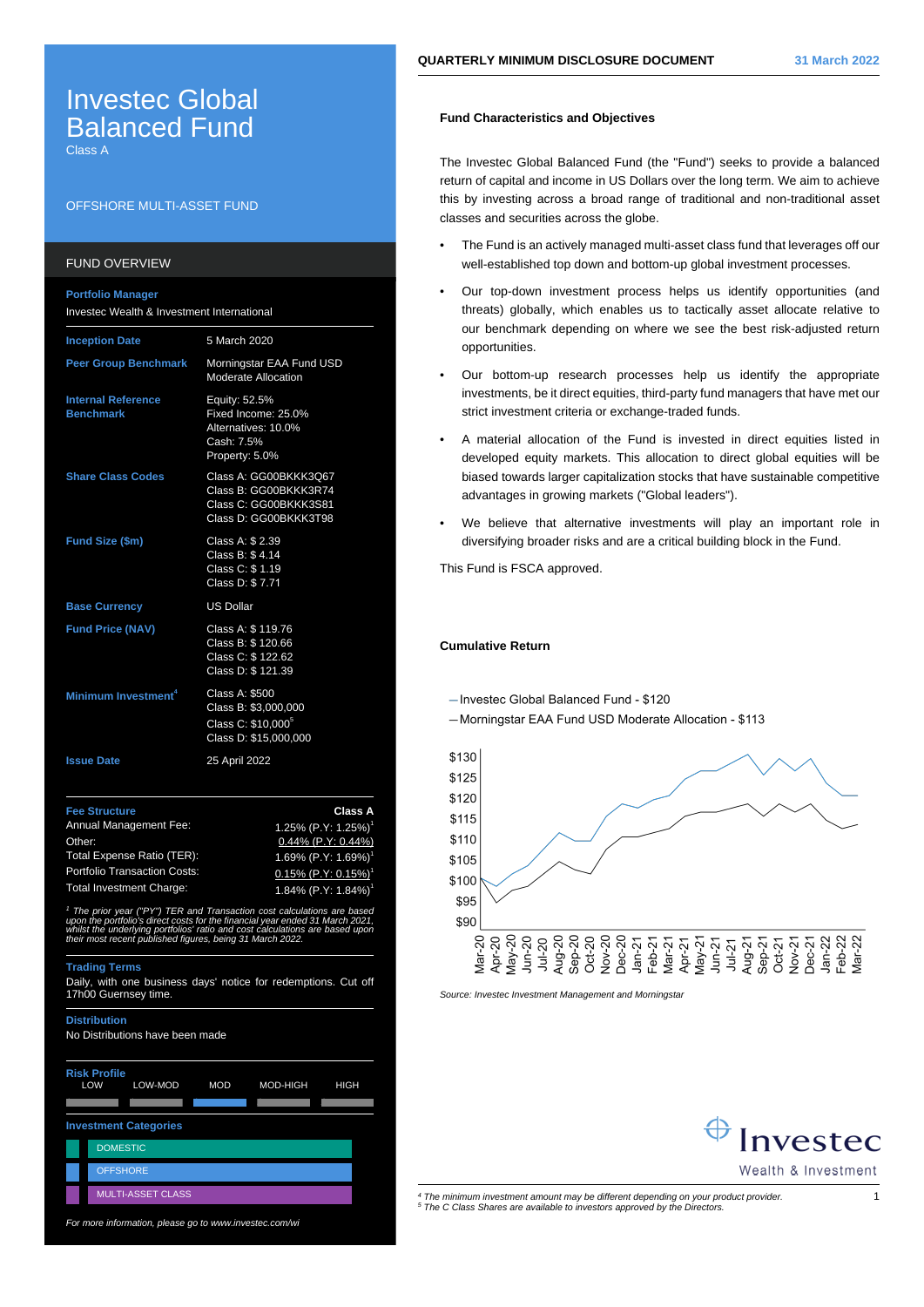# **QUARTERLY MINIMUM DISCLOSURE DOCUMENT 31 March 2022**

# Investec Global **Balanced Fund**

Class A

# OFFSHORE MULTI-ASSET FUND



# **Performance (Class A, USD, net of fees)**

|                                              | 1 year | 2 years $2$ | Since inception <sup>2</sup> Calendar High Calendar Low |       |       |
|----------------------------------------------|--------|-------------|---------------------------------------------------------|-------|-------|
| Investec Global Balanced Fund                | 0.3%   | 14.9%       | 9.4%                                                    | 8.7%  | 8.7%  |
| Morningstar EAA Fund USD Moderate Allocation | 0.7%   | 12.2%       | 5.9%                                                    | 7.3%  | 7.3%  |
| Global Balanced Internal Benchmark           | 5.4%   | 16.7%       | 10.5%                                                   | 12.0% | 12.0% |

2 Annualised Source: Investec Investment Management, Morningstar and MSCI

# **Calendar Year Returns (Class A, USD, net of fees)**

|                                              | $2020^{\circ}$ | 2021    | 2022     |
|----------------------------------------------|----------------|---------|----------|
| Investec Global Balanced Fund                | 18.3%          | $8.7\%$ | $-6.4%$  |
| Morningstar EAA Fund USD Moderate Allocation | 10.2%          | 7.3%    | $-4.8%$  |
| Global Balanced Internal Benchmark           | 14.3%          | 12.0%   | $-4.0\%$ |

<sup>6</sup> From 5 March 2020 to 31 December 2020<br>Method of calculation: NAV-NAV. Gross income reinvested<br>Source: Investec Investment Management, Morningstar and MSCi



|  | <b>Top 10 Equity Holdings</b> |
|--|-------------------------------|
|  |                               |
|  |                               |
|  |                               |

| 1. Alphabet Inc.            | 6. ASML Holding NV      |
|-----------------------------|-------------------------|
| 2. Apple INC                | 7. Danaher              |
| 3. Thermo Fisher Scientific | 8. LVMH SE              |
| 4. Amazon                   | 9. JPMorgan Chase       |
| 5. Microsoft Corporation    | 10. Goldman Sachs Group |

Source: Investec Investment Management